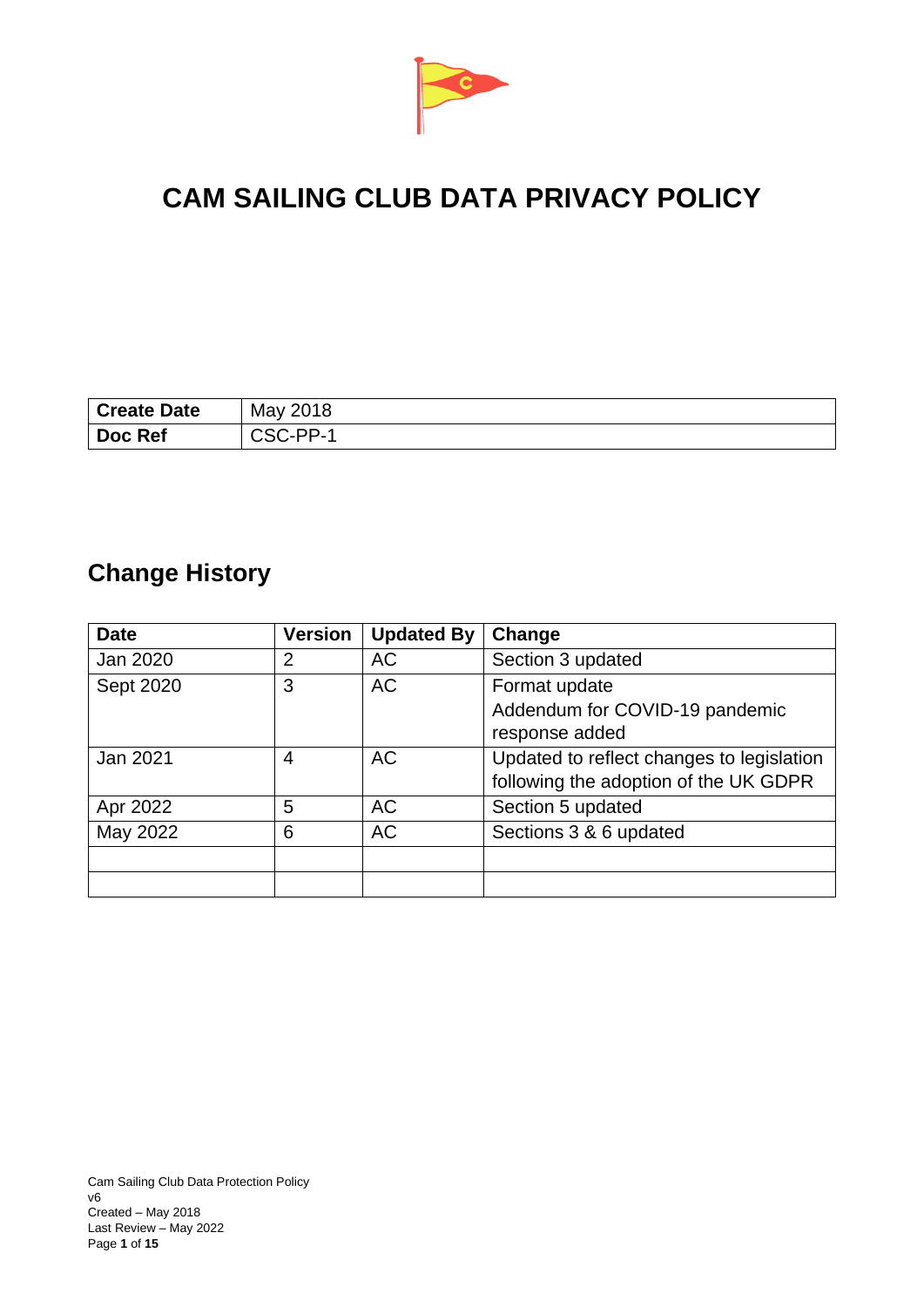

# **Table of Contents**

| $\mathbf{1}$ .          |  |
|-------------------------|--|
| 2.                      |  |
| 3.                      |  |
| 4.                      |  |
| 5.                      |  |
| 6.                      |  |
| 7.                      |  |
|                         |  |
| $\mathbf 1$ .           |  |
| 2.                      |  |
| 3.                      |  |
| $\overline{\mathbf{4}}$ |  |
| 5                       |  |
| 6                       |  |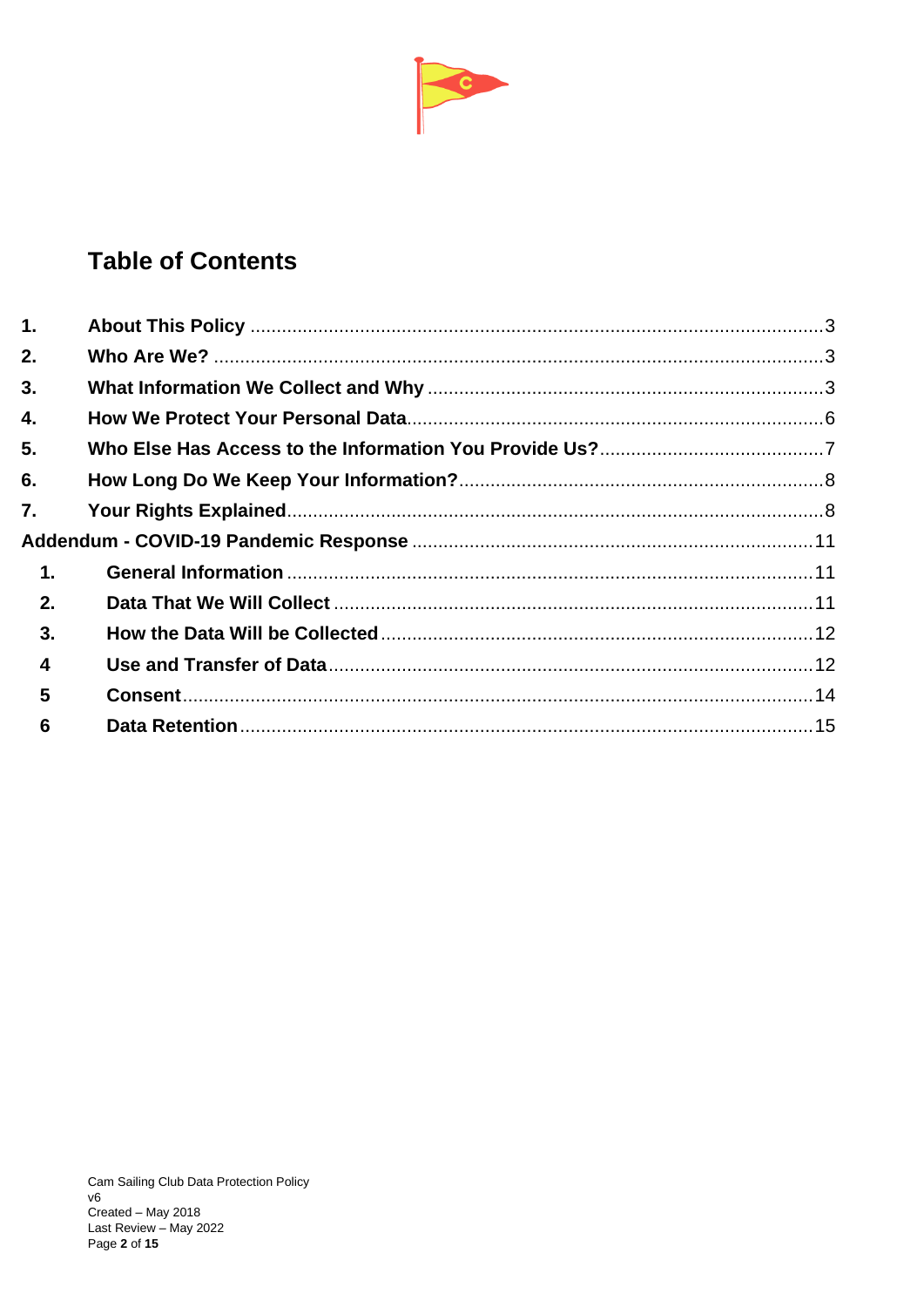

# <span id="page-2-0"></span>**1. About This Policy**

- 1.1 This policy explains when and why we collect personal information about our members, instructors and visitors, how we use it and how we keep it secure and your rights in relation to it.
- 1.2 We may collect, use and store your personal data, as described in this Data Privacy Policy and as described when we collect data from you.
- 1.3 We reserve the right to amend this Data Privacy Policy from time to time without prior notice. You are advised to check our website www.camsailingclub.org.uk/ regularly for any amendments (but amendments will not be made retrospectively).
- 1.4 We will always comply with the UK General Data Protection Regulation (**UK GDPR**) when dealing with your personal data. Further details on the UK GDPR can be found at the website for the Information Commissioner (www.ico.gov.uk). For the purposes of the UK GDPR, we will be the "controller" of all personal data we hold about you.

### <span id="page-2-1"></span>**2. Who Are We?**

2.1 We are Cam Sailing Club. We can be contacted at Clayhithe Road, Waterbeach, CB25 9HZ or via [secretary@camsailingclub.org.uk](mailto:secretary@camsailingclub.org.uk)

# <span id="page-2-2"></span>**3. What Information We Collect and Why**

| <b>Type of information</b>                                              | <b>Purposes</b>                                                                                                                                       | <b>Legal basis of processing</b>                                                                                                                                                                       |
|-------------------------------------------------------------------------|-------------------------------------------------------------------------------------------------------------------------------------------------------|--------------------------------------------------------------------------------------------------------------------------------------------------------------------------------------------------------|
| Member's name,<br>address, telephone<br>numbers, e-mail<br>address(es). | Managing the Member's<br>membership of the Club.<br>Keeping in touch with<br>the Member (including<br>by newsletter).<br>Managing the duty<br>roster. | Performing the Club's contract with<br>the Member.<br>For the purposes of our legitimate<br>interests in operating the Club.<br>For the purposes of our legitimate<br>interests in operating the Club. |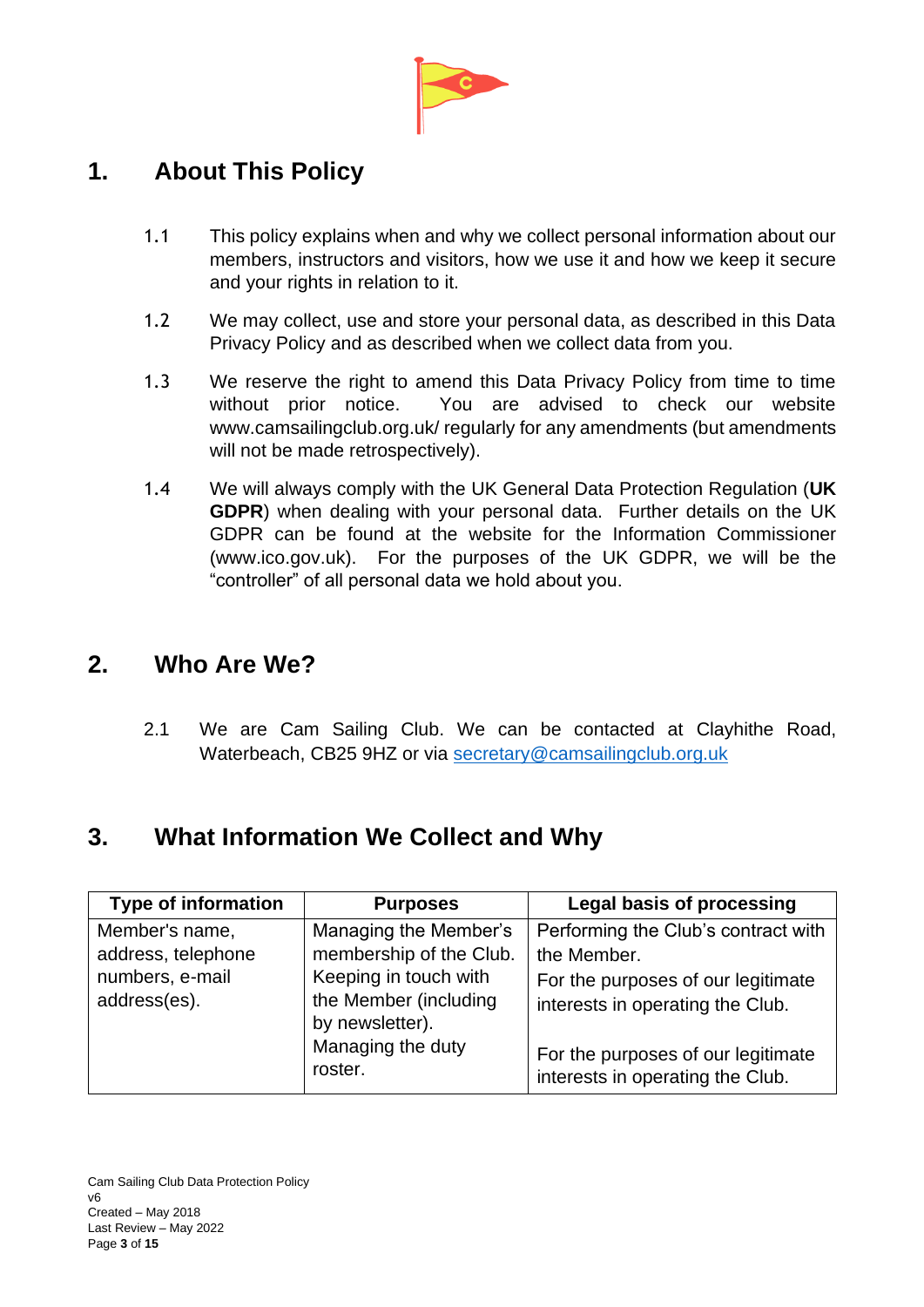

| The names and ages of<br>the Member's<br>dependants | Managing the Member's<br>and their dependants'<br>membership of the Club                                                                                             | Performing the Club's contract with<br>the Member.                                                                                                                                     |
|-----------------------------------------------------|----------------------------------------------------------------------------------------------------------------------------------------------------------------------|----------------------------------------------------------------------------------------------------------------------------------------------------------------------------------------|
| <b>Emergency contact</b><br>details                 | Contacting next of kin in<br>the event of emergency                                                                                                                  | Protecting the Member's vital<br>interests and those of their<br>dependants                                                                                                            |
| Date of birth / age<br>related information          | Managing membership<br>categories which are age<br>related                                                                                                           | Performing the Club's contract with<br>the Member.                                                                                                                                     |
| Gender                                              | Provision<br>adequate<br>of<br>facilities for members.                                                                                                               | For the purposes of our legitimate<br>interests in making sure that we<br>can provide sufficient and suitable<br>facilities (including changing rooms<br>and toilets) for each gender. |
|                                                     | Reporting information to<br>the RYA.                                                                                                                                 | For the purposes of the legitimate<br>interests of the RYA to maintain<br>diversity data required by Sports<br>Councils.                                                               |
| The Member's name,<br>boat name and sail<br>number  | Managing race entries<br>and race results.                                                                                                                           | For the purposes of our legitimate<br>interests in holding races for the<br>benefit of members of the Club.                                                                            |
|                                                     | Publishing race results at<br>the club and with other<br>clubs, class<br>associations, and the<br>RYA, and providing race<br>results to local and<br>national media. | For the purposes of our legitimate<br>interests in promoting the Club.                                                                                                                 |
|                                                     | Allocating moorings and<br>compound spaces.                                                                                                                          | For the purposes of our legitimate<br>interests in operating the Club                                                                                                                  |
|                                                     | Administration of annual<br>membership fees                                                                                                                          | For the purposes of our legitimate<br>interests in operating the Club                                                                                                                  |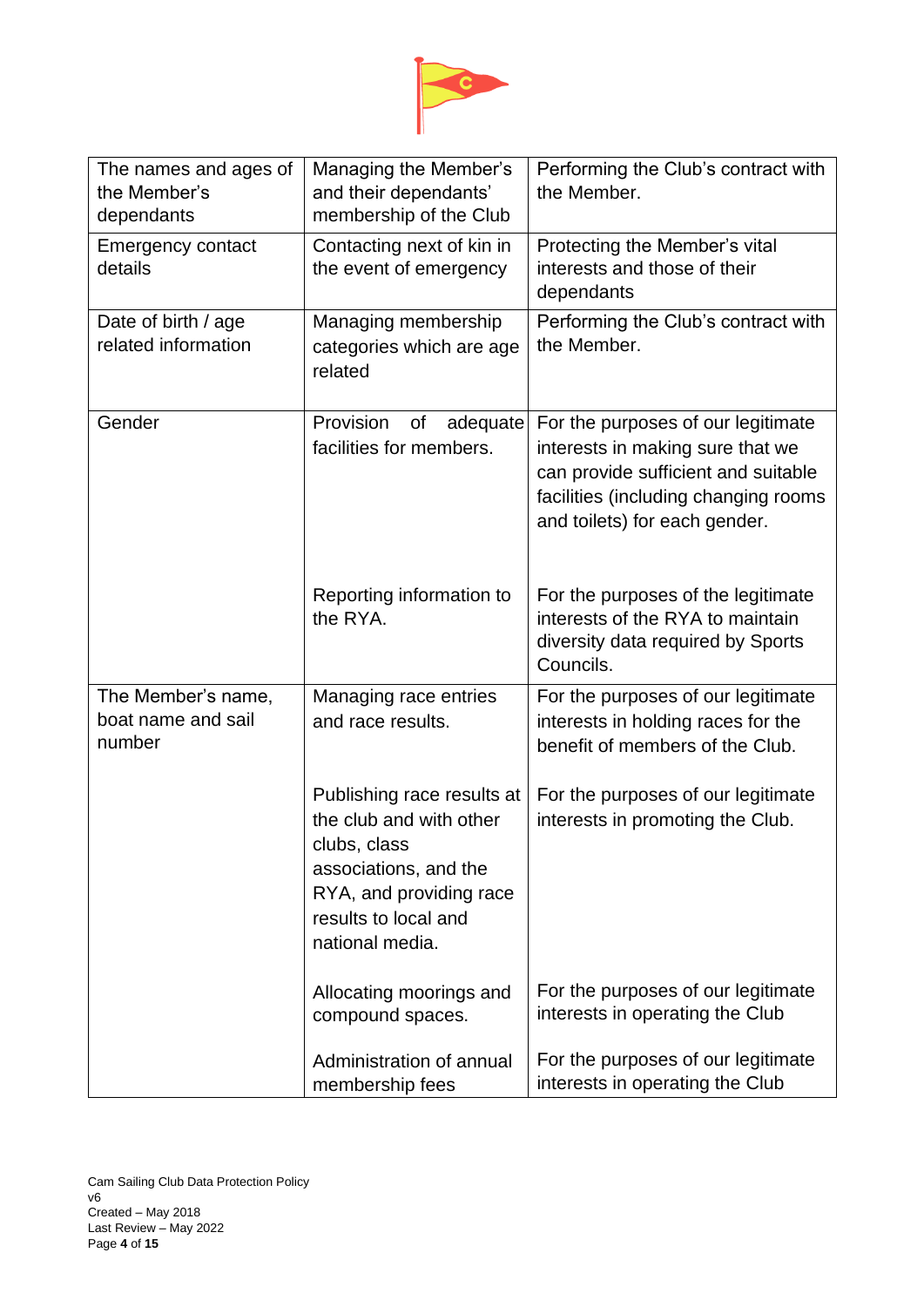

| Photos and videos of<br>Members and their<br>boats                                                                       | Putting on the Club's<br>website, social media<br>pages, newsletter and<br>using in press releases.                                                                                                                           | Members may withdraw their<br>consent at any time by contacting<br>us by e-mail or letter.                                                                                                 |
|--------------------------------------------------------------------------------------------------------------------------|-------------------------------------------------------------------------------------------------------------------------------------------------------------------------------------------------------------------------------|--------------------------------------------------------------------------------------------------------------------------------------------------------------------------------------------|
| Bank account details of<br>the member or other<br>person the club makes<br>payments to.                                  | Managing payments for<br>services and club<br>expenses                                                                                                                                                                        | For the purposes of our legitimate<br>interests in operating the Club                                                                                                                      |
| The Member's name<br>and e-mail address,<br>whilst a current member<br>of the Club                                       | Passing to the RYA for<br>the RYA to conduct<br>surveys of Members of<br>the Club. See paragraph<br>5.3 below.                                                                                                                | For the purposes of our legitimate<br>interests in operating the Club and /<br>or the legitimate interests of the<br>RYA in its capacity as the national<br>body for all forms of boating. |
| Instructor's name,<br>address, email<br>addresses, phone<br>numbers and relevant<br>qualifications and/or<br>experience. | Managing instruction at<br>the Club.                                                                                                                                                                                          | For the purposes of our legitimate<br>interests in ensuring that we can<br>contact those offering instruction<br>and provide details of instructors to<br>members.                         |
| Name, e-mail address<br>and telephone number<br>of each Club Officer                                                     | Information published on<br>Club's website, in Club's<br>newsletter and other<br>publications, in the Club's<br>marketing materials and<br>made available to the<br>RYA, in each case as a<br>point of contact at the<br>Club | For the purposes of our legitimate<br>interests in operating and<br>promoting the Club                                                                                                     |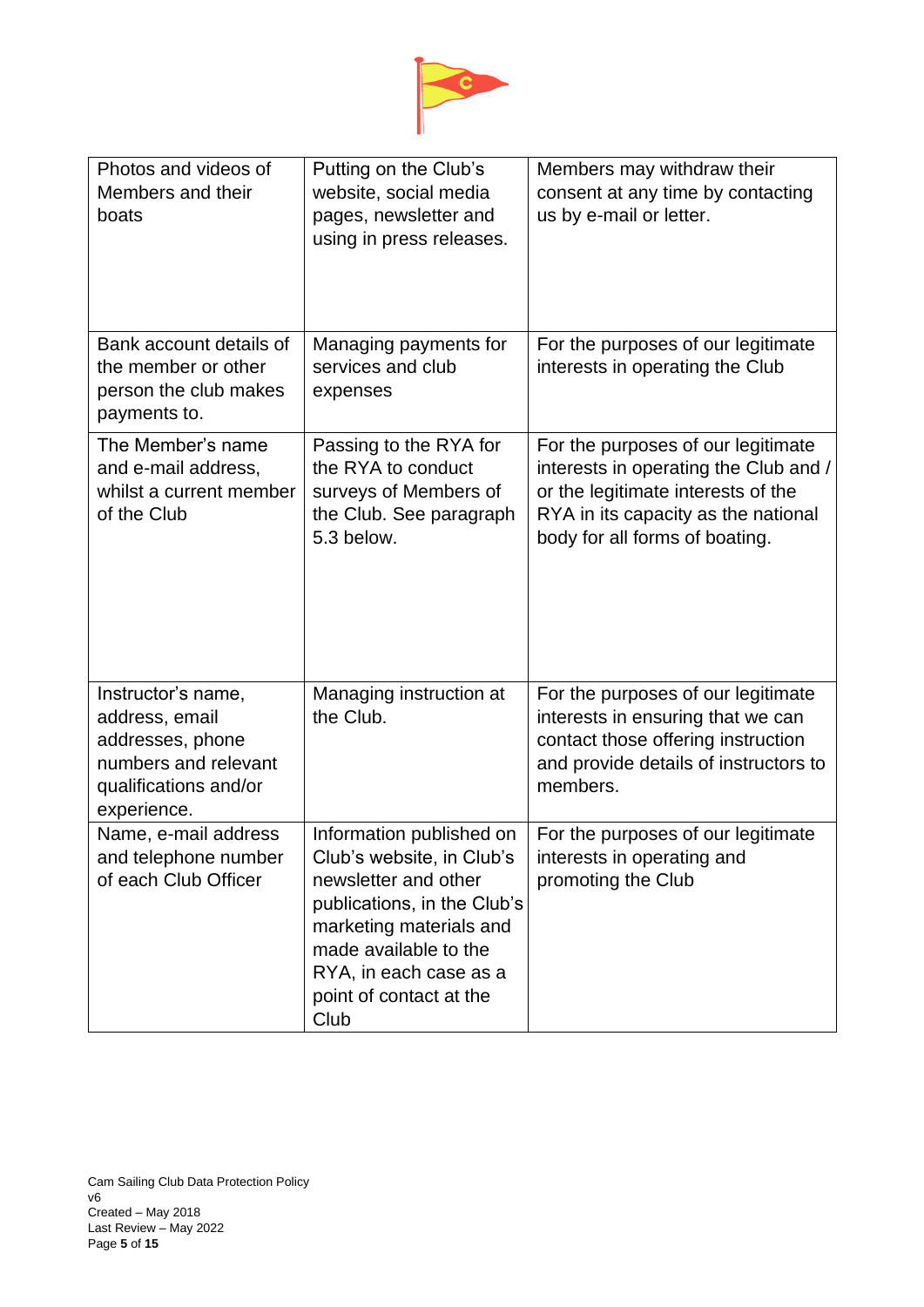

| Name, e-mail address<br>and telephone number<br>of each Club committee<br>member                                                                                                                                                   | Information published on<br>Club's website                   | For the purposes of our legitimate<br>interests in operating and<br>promoting the Club                                                                                                                                                                                                                                                  |
|------------------------------------------------------------------------------------------------------------------------------------------------------------------------------------------------------------------------------------|--------------------------------------------------------------|-----------------------------------------------------------------------------------------------------------------------------------------------------------------------------------------------------------------------------------------------------------------------------------------------------------------------------------------|
| <b>Employees and</b><br>representatives of<br>suppliers to the Club                                                                                                                                                                | Entering into and<br>managing arrangements<br>with suppliers | Entering into and performing<br>contracts with suppliers                                                                                                                                                                                                                                                                                |
| Name, address, contact<br>email & telephone<br>number, medical<br>conditions, previous<br>boating experience,<br>swimming ability and<br>details of an emergency<br>contact (inc telephone<br>number) for visitors to<br>the Club. | For administration of<br>visitors on the Club<br>grounds     | For the purpose of our legitimate<br>interest to monitor non-members<br>visiting the club grounds.<br>For the purpose of our legitimate<br>interest to ensure the health and<br>safety of non-members visiting the<br>club grounds and taking part in<br>activities we offer<br>For the performance of our<br>contract(s) with insurers |

# <span id="page-5-0"></span>**4. How We Protect Your Personal Data**

- 4.1 We will not transfer your personal data outside the UK without your consent
- 4.2 We have implemented generally accepted standards of technology and operational security in order to protect personal data from loss, misuse, or unauthorised alteration or destruction.
- 4.3 Please note however that where you are transmitting information to us over the internet this can never be guaranteed to be 100% secure.
- 4.4 For any payments which we take from you online we will use a recognised online secure payment system.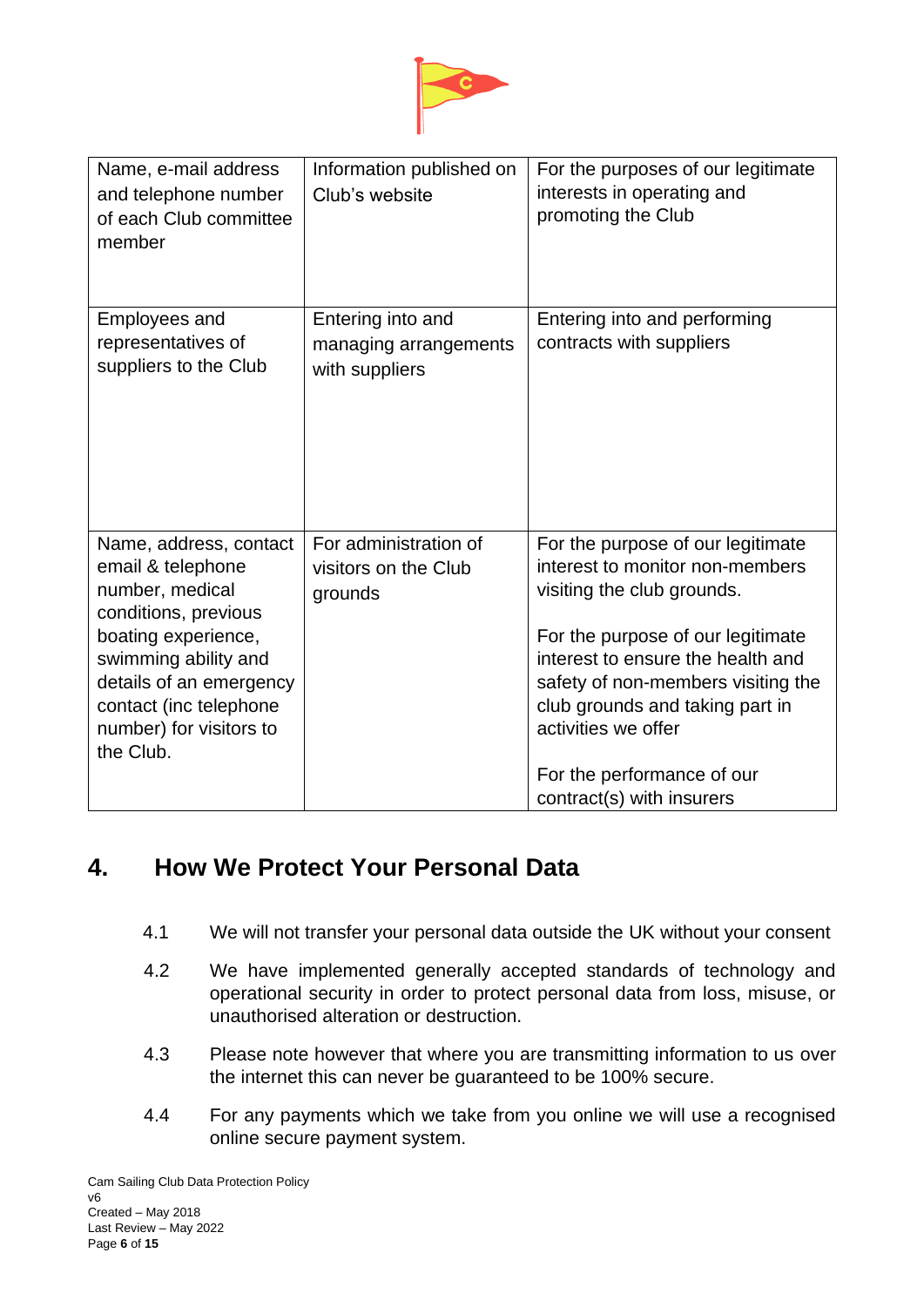

4.5 We will notify you promptly in the event of any breach of your personal data which might expose you to serious risk.

## <span id="page-6-0"></span>**5. Who Else Has Access to the Information You Provide Us?**

- 5.1 We will never sell your personal data. We will not share your personal data with any third parties without your prior consent (which you are free to withhold) except where we are required to do so by law or as set out in the table above or in paragraphs 5.2, 5.3 and 5.4 below.
- 5.2 We may pass your personal data to third parties who are service providers, agents and subcontractors to us for the purposes of completing tasks and providing services to you on our behalf (e.g. to print newsletters and send you mailings). We do this for the purpose of our legitimate interests in operating the Club and for performing our contract with you. However, we disclose only the personal data that is necessary for the third party to deliver the service and we have a contract in place that requires them to keep your information secure and not to use it for their own purposes. It is possible that third parties may themselves engage others (sub-processors) to process your data. Where this is the case third parties will be required to have contractual arrangements with their sub-processor(s) that ensure your information is kept secure and not used for their own purposes.
- 5.3 We may also pass your personal data to the RYA for the purposes of carrying out surveys when it is in the legitimate interest of the club and the RYA to do so. The RYA may use third parties to carry out the surveys but disclose only the personal data that is necessary for the third party to do so and will have a contract in place that require the third party to keep your information secure and not to use it for their own purposes.
- 5.4 We have agreed a block licence agreement with the Cam Conservators to cover all sailing dinghies without auxiliary engines. To comply with this agreement, you will be required to display a licence number (provided to you by the club) on both sides of your hull. In the event of an incident on the water we will be required to pass your name and contact details over to the Cam Conservators. Your data will only be passed over if requested in writing by them, detailing the nature of the incident and their justification for requiring your details. You will be informed in writing by the Secretary if your details have been passed over to the Cam Conservators.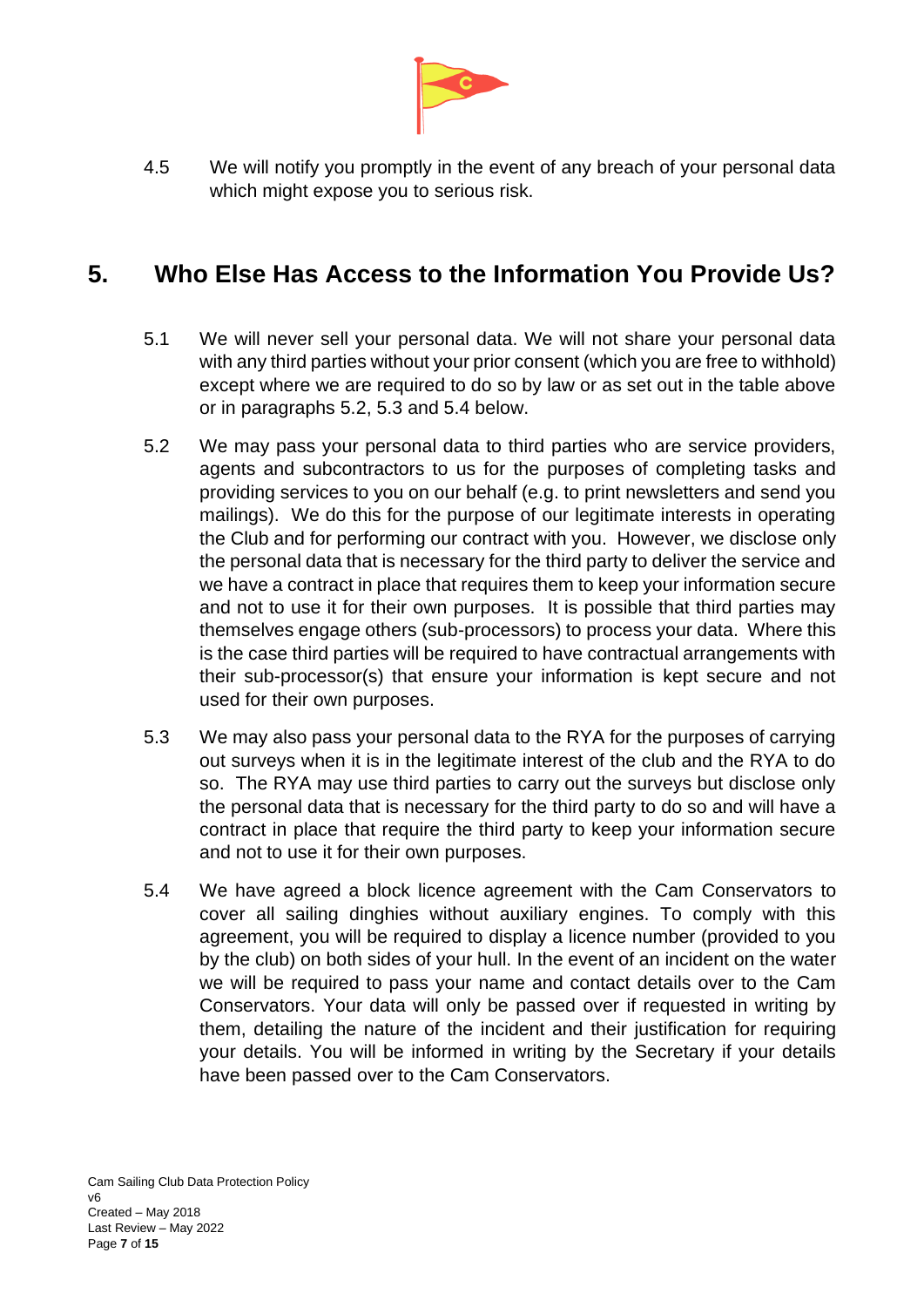

# <span id="page-7-0"></span>**6. How Long Do We Keep Your Information?**

- 6.1 We will hold your personal data on our systems for as long as you are a member of the Club and for as long afterwards as it is in the Clubs' legitimate interest to do so or for as long as is necessary to comply with our legal obligations. We will review your personal data every year to establish whether we are still entitled to process it. If we decide that we are not entitled to do so, we will stop processing your personal data except that we will retain your personal data in an archived form in order to be able to comply with future legal obligations e.g. compliance with tax requirements and exemptions, and the establishment, exercise or defence of legal claims.
- 6.2 We will hold all data collected on visitors for only as long as it is in the Clubs' legitimate interest to so or for as long as is necessary to comply with out legal obligations. We will review all data collected on visitors regularly (and at least annually) to establish whether we are still entitled to process it. If we decide that we are not entitled to do so, we will stop processing your personal data except that we will retain your personal data in an archived form in order to be able to comply with future legal obligations e.g. compliance with tax requirements and exemptions, and the establishment, exercise or defence of legal claims.
- 6.3 We securely destroy all financial information once we have used it and no longer need it.

# <span id="page-7-1"></span>**7. Your Rights Explained**

7.1 It is important that you understand what rights you have in respect of the Personal Data and Special Category Personal Data that we hold about you. To let us know that you wish us to exercise any of your rights outlined below please email [secretary@camsailingclub.org.uk](mailto:secretary@camsailingclub.org.uk) or write to FOA: Hon Secretary, Cam Sailing Club, Clayhithe Road, Waterbeach, CB25 9HZ

#### (a) **The right to be informed (knowing how we will use your data).**

You have the right to be told how we will use your Personal Data – which is set out in This Notice.

#### (b) **The right of access (being provided with copies of your data).**

You have the right to ask us to provide you with a copy of your Personal Data. We will supply any information you ask for as soon as possible but may take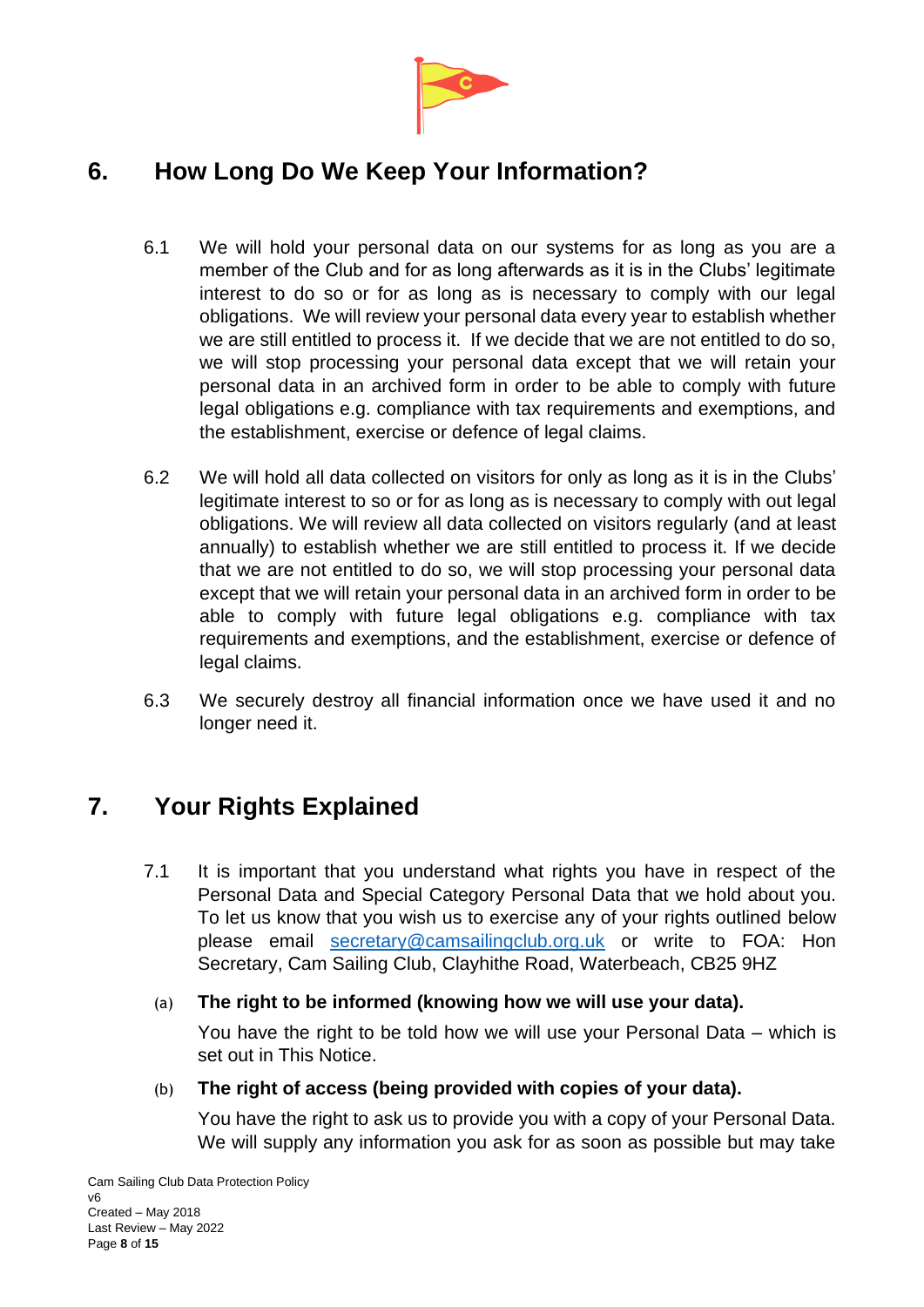

up to 1 month once we are satisfied as to your identity. We will not charge you for this. This is called a data subject access request.

#### (c) **The right to rectification (changing incorrect information we hold).**

If you believe our records are inaccurate you have the right to ask for those records concerning you to be updated. Contact details for any requests can be found above.

#### (d) **The right to be forgotten (erasure) (requesting deletion of your Personal Data).**

In some cases, you have the right to be forgotten (i.e. to have your Personal Data deleted from our database).

#### (e) **The right to restrict processing (limiting how we use your data).**

In certain situations, you have the right to ask for processing of your Personal Data to be restricted because there is some disagreement about its accuracy or legitimate usage.

#### (f) **The right to data portability (moving your data in a useable format).**

You have the right to request the Personal Data you provided to us, in a structured, commonly used and machine-readable format and/or transmit that data to a third party - in certain situations.

#### (g) **The right to object (when we must stop processing your data).**

You have the right to object to us processing data purely for our legitimate interests. If you make such a request, we must stop processing your Personal Data unless: we can demonstrate compelling legitimate grounds for the processing, which override your interests, rights and freedoms; or the processing is for the establishment, exercise or defence of legal claims.

#### (h) **The right not to be subject to automated decision-making including profiling (making a decision solely by automated means without any human involvement).**

The right not to be subject to a decision based solely on automated processing (including profiling) that produces legal effects concerning you or similarly significantly affects you. Cam Sailing Club does not undertake automated decision making or profiling.

7.2 You have the right to take any complaints about how we process your personal data to the Information Commissioner:

<https://ico.org.uk/concerns/>

0303 123 1113.

Cam Sailing Club Data Protection Policy v6 Created – May 2018 Last Review – May 2022 Page **9** of **15**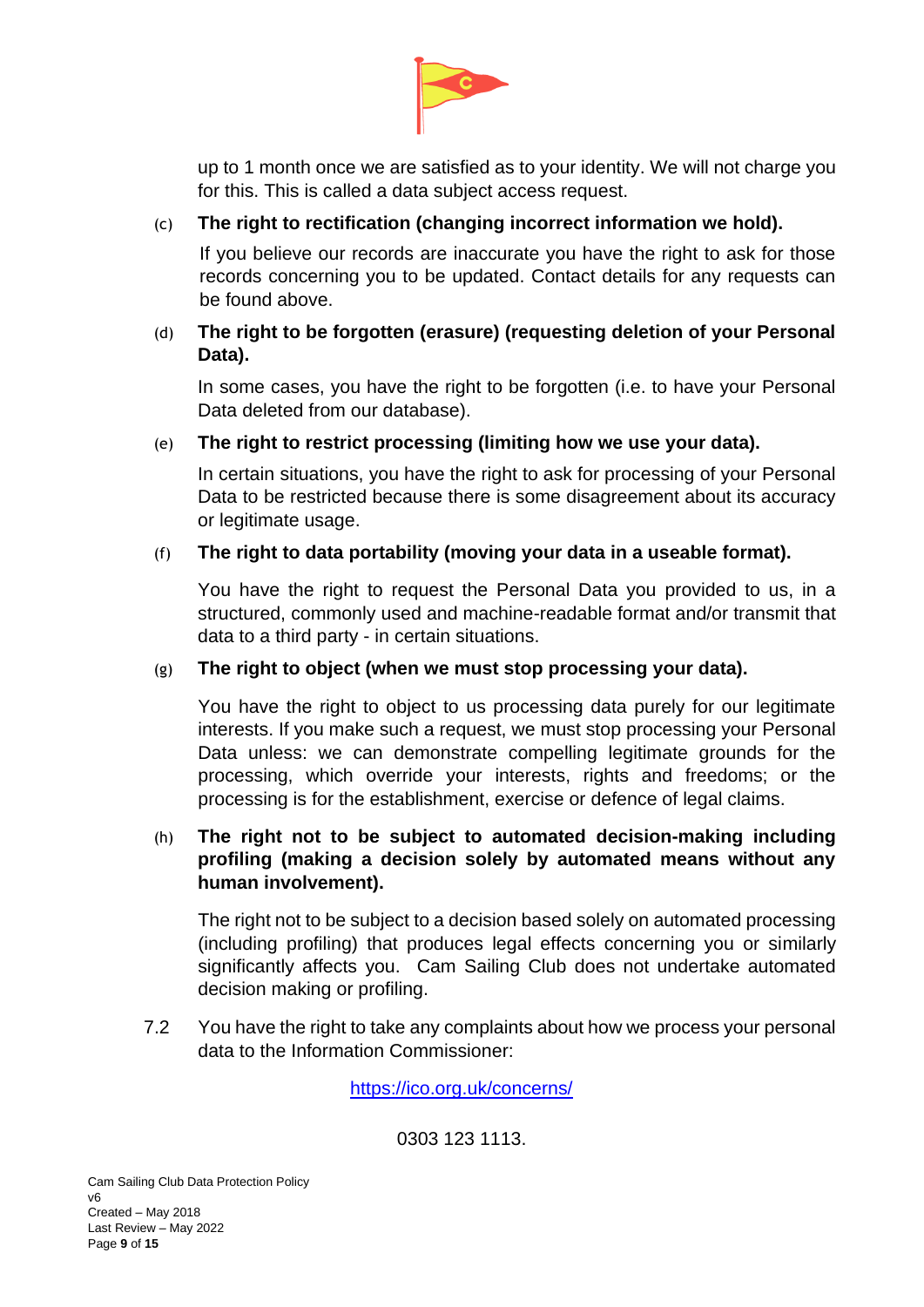

### Information Commissioner's Office Wycliffe House Water Lane Wilmslow Cheshire SK9 5AF

7.3 For further information on each of those rights, including the circumstances in which they apply, please see the Guidance from the UK Information Commissioner's Office (ICO) on individuals' rights under the General Data Protection Regulation.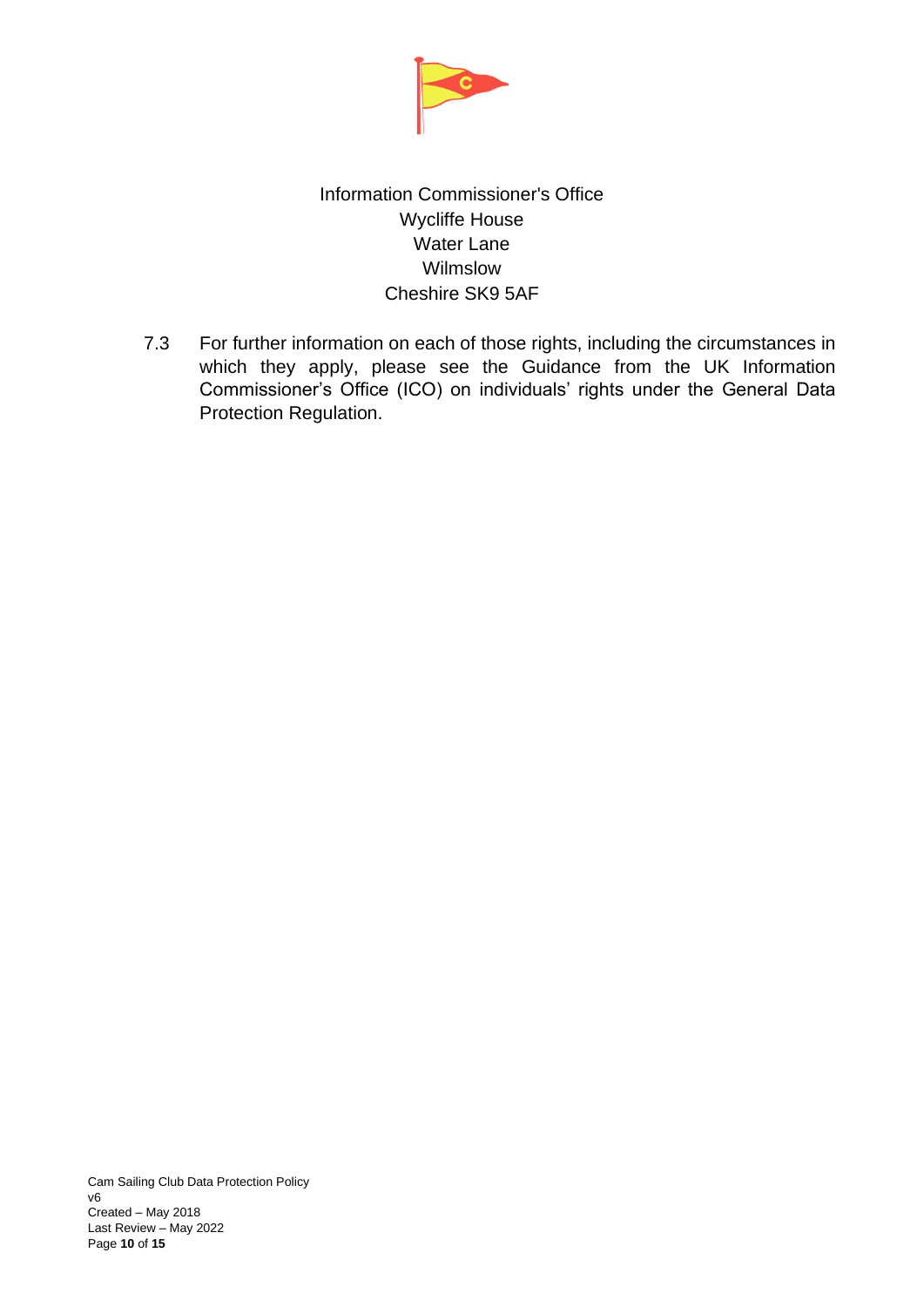

# <span id="page-10-0"></span>**Addendum - COVID-19 Pandemic Response**

### <span id="page-10-1"></span>**1. General Information**

- 1.1 This addendum to the privacy policy explains to members the additional data that will be collected and how that data will be handled during the COVID-19 pandemic.
- 1.2 It will be in force for the duration of the pandemic and until such time as it is no longer necessary to collect this further data.
- 1.3 It does not replace any part of this privacy policy and all data will be processed in accordance with the clauses set out above.
- 1.4 If a conflict arises between this addendum and the privacy policy set out above, this addendum will take precedent only for the data that is collected for the specific purpose of responding to the COVID-19 pandemic.

### <span id="page-10-2"></span>**2. Data That We Will Collect**

- 2.1 Members who have been diagnosed with COVID-19 or have been in close contact with someone who has been diagnosed with COVID-19 and has been onto the club grounds 14 days prior to, or after the diagnoses are requested to advise the Club Secretary the dates and times they attended the club.
- 2.2 During the COVID-19 pandemic the Cam Sailing Club is required to keep records of all members who attend the club grounds in order to assist NHS Track and Trace.
	- 2.2.1 The additional data that will be collected will include (but may not be limited to);

Members name (or name of lead member in a group) Number of members in group Contact telephone number / additional contact details Data and time of arrival onto club grounds Date and time of leaving the club grounds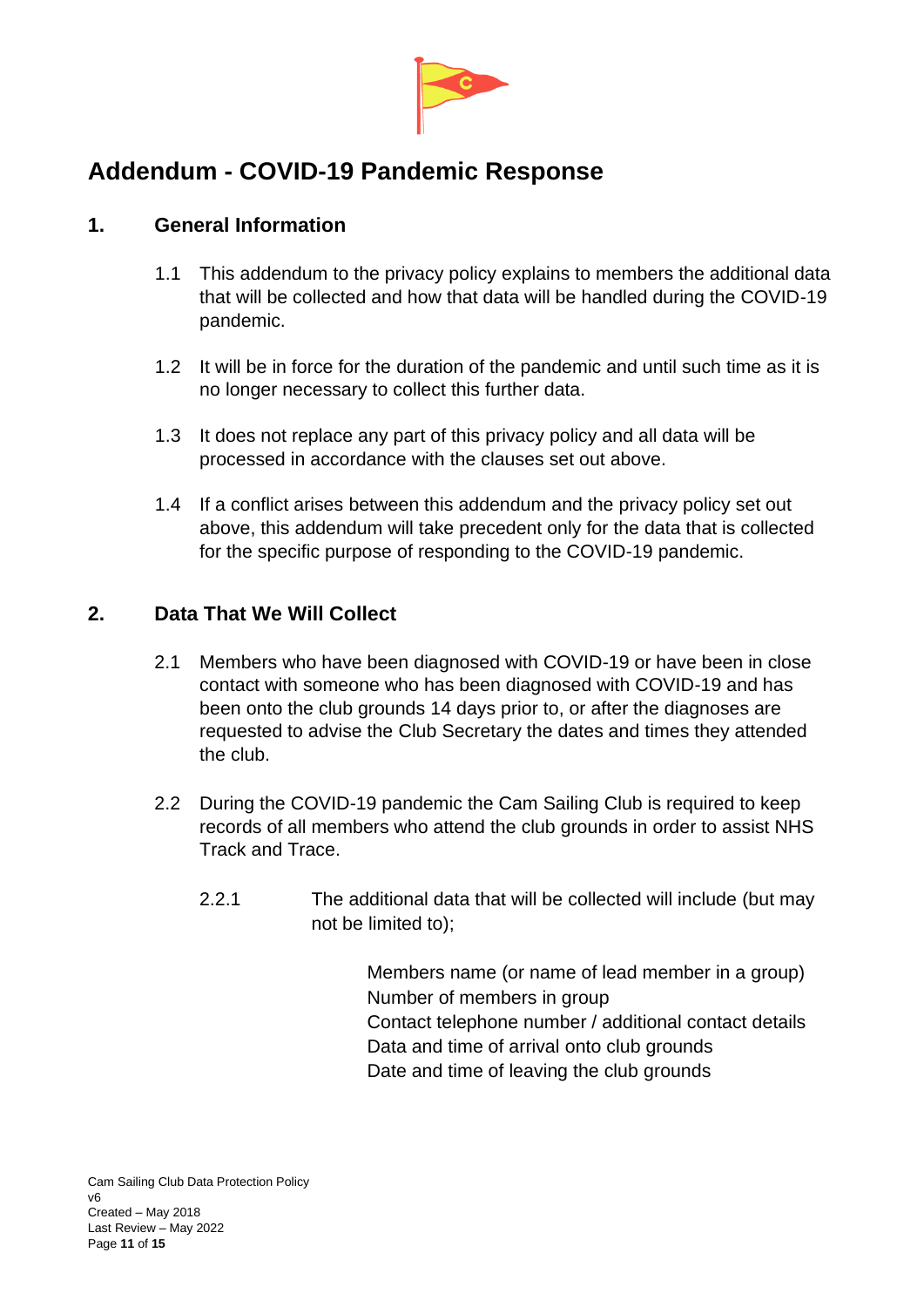

### <span id="page-11-0"></span>**3. How the Data Will be Collected**

- 3.1 Diagnosis of, or close contact with someone who has COVID-19
	- 3.1.1 Members who have been diagnosed, or been in close contact with some who has been diagnosed, with COVID-19 are requested to advise the Secretary by emailing [secretary@camsailingclub.org.uk](mailto:secretary@camsailingclub.org.uk)
- 3.2 NHS Track and Trace QR Code
	- 3.2.1 An NHS Track and Trace QR code will be displayed at entry points to the club and on the outside of the clubhouse.
	- 3.2.2 Members who have downloaded the NHS Track and Trace app will be able to scan this QR code using their smartphone.
- 3.3 Text Message
	- 3.3.1 Members who do not have a smart phone, or do not wish to scan the NHS Track and Trace QR code are requested to send a text message to XXX with the following information;

Name Number in group (if not attending alone) Time of arrival Expected time of departure

### <span id="page-11-1"></span>**4 Use and Transfer of Data**

- 4.1 Diagnosis of, or close contact with someone who has COVID-19
	- 4.1.1 Information provided about a COVID-19 diagnosis, or close contact with someone diagnosed with COVID-19 will be kept in the strictest confidence and the identity of the member will only be shared with committee members who have a legitimate interest in forming an official response.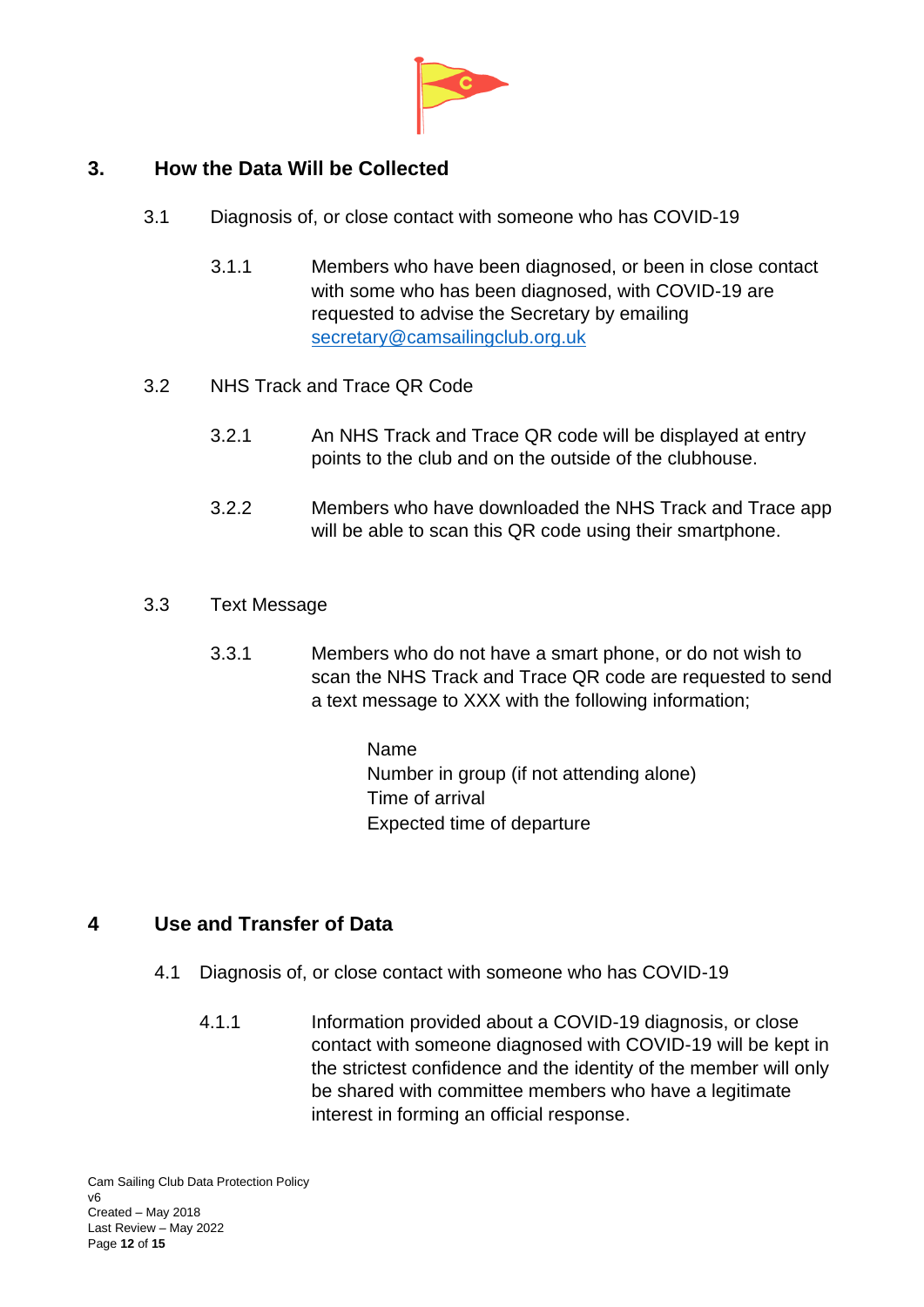

- 4.1.2 This information may be used to inform the membership they may have been exposed to the virus, but the identity of the member who has been diagnosed, or has had closed contact with someone who has been diagnosed, will not be disclosed, unless the member has given prior written consent.
- 4.1.3 This information may be used by the committee to ensure the health, safety and wellbeing of all club members, whist ensuring the identity of the member is kept confidential.
- 4.1.4 This information will not be processed in any other way or passed on to any other third parties.
- 4.2 NHS Track and Trace QR Code
	- 4.2.1 Attendance on the club grounds will be recorded directly on the NHS Track and Trace app and will not be stored by or accessible to Cam Sailing Club.
	- 4.2.2 Members using the NHS Track and Trace QR code will be subject to the NHS privacy policy, which will be viewable via the app.

#### 4.3 Text Message

- 4.3.1 Details collected via text message will be transferred to NHS Track and Trace only if requested by them.
- 4.3.2 Only the details of those members who were at the club during the time frame requested by NHS Track and Trace and who have consented to this processing (see clause 5 below) will be transferred.
- 4.3.3 Once data has been transferred to NHS Track and Trace it will be subject to their privacy policy, which can be found here <https://contact-tracing.phe.gov.uk/help/privacy-notice>
- 4.3.4 Data collected for NHS Track and Trace will not be transferred to any other third party or processed in any other way.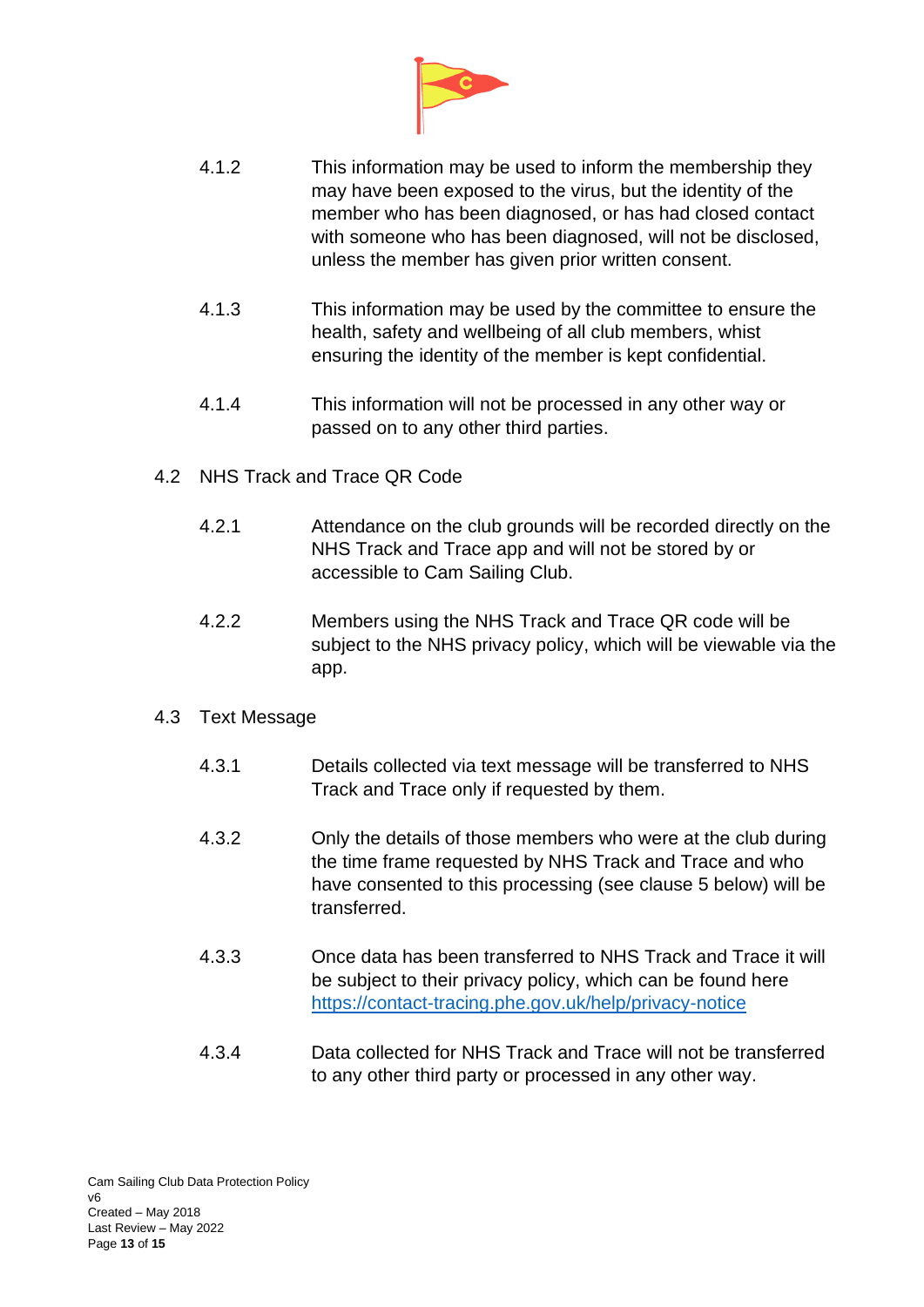

### <span id="page-13-0"></span>**5 Consent**

- 5.1 Diagnosis of, or close contact with someone who has COVID-19
	- 5.1.1 By providing the requested information, members consent to their data being used as set out in clause 4.1 above.
	- 5.1.2 The identity of the member who has been diagnosed, or been in close contact with someone diagnosed with COVID-19 will be kept strictly confidential and only revelated to those outside the committee with prior written consent from the individual.
	- 5.1.3 The member who has been diagnosed, or been in close contact with someone diagnosed with COVID-19 may withdraw their consent to being identified at any time by informing the Club Secretary.
	- 5.1.4 The member who has been diagnosed, or been in close contact with someone diagnosed with COVID-19 is unable to withdrawer their consent to any other processing (as set out in clause 4.1 above) as it is processed under the legitimate interest of ensuring the health, safety and wellbeing of all club members.
- 5.2 NHS Track and Trace QR Code
	- 5.2.1 Members using the NHS Track and Trace QR code will be subject to the NHS privacy & consent policy, which will be viewable via the app.

#### 5.3 Text Message

- 5.3.1 Members are under no obligation to provide the information requested in this addendum for NHS Track and Trace.
- 5.3.2 By providing data via text message, members are consenting to the club passing this information to NHS Track and Trace if we are requested to do so.